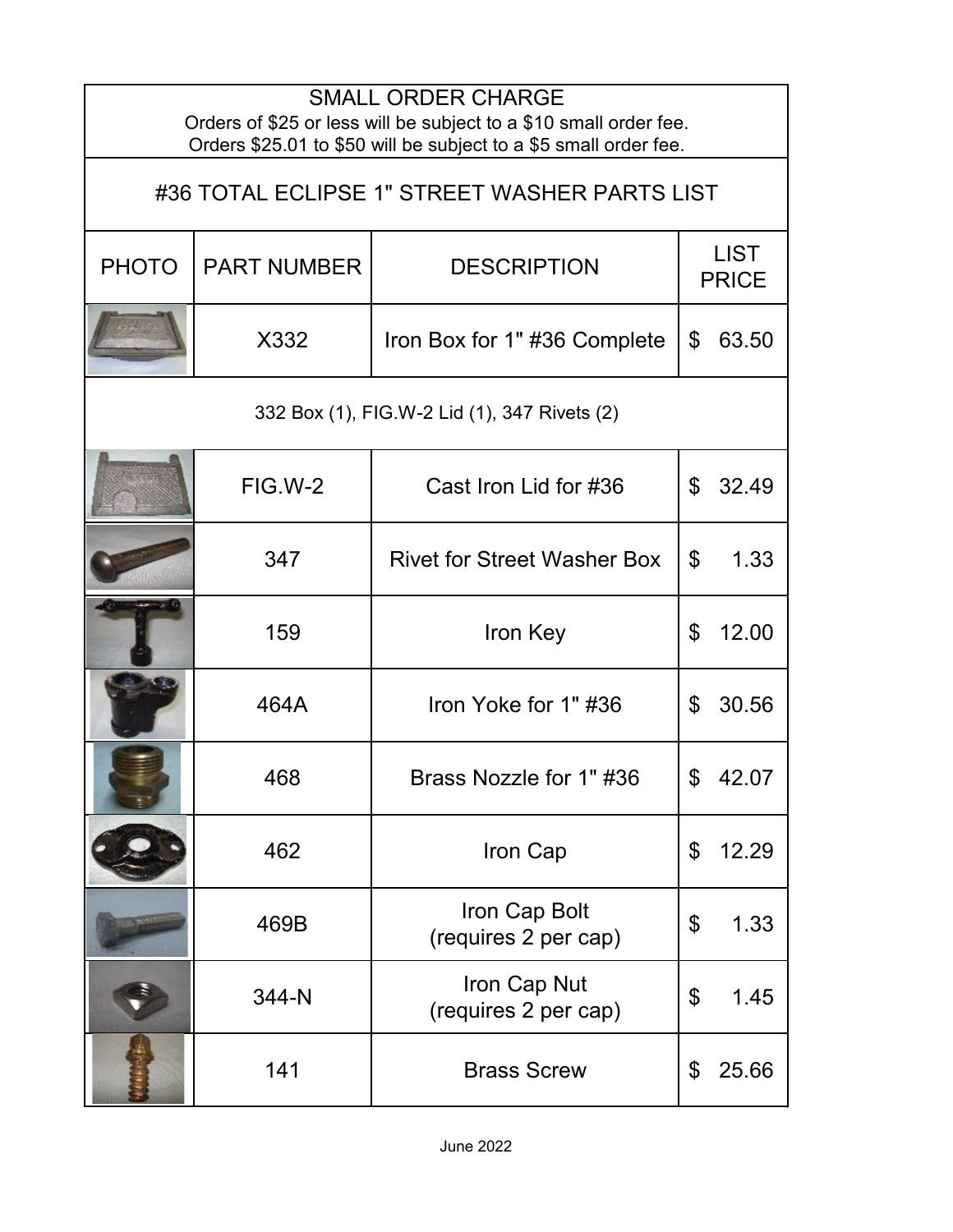|                                                                                          | 455              | Brass Stem for 1" #36                                                    | \$             | 52.18    |  |  |
|------------------------------------------------------------------------------------------|------------------|--------------------------------------------------------------------------|----------------|----------|--|--|
|                                                                                          | 466              | <b>Rubber Washer</b>                                                     | \$             | 7.90     |  |  |
|                                                                                          | 353              | Iron Bushing                                                             | \$             | 8.15     |  |  |
|                                                                                          | 457              | Iron Socket for 1"#36                                                    | $\mathfrak{L}$ | 16.16    |  |  |
|                                                                                          | 1 1/4P           | <b>Stand Pipe</b><br>(price per foot)<br>(measure exactly end to end)    | \$             | 28.87    |  |  |
|                                                                                          | 1/2P             | <b>Operating Rod</b><br>(price per foot)<br>(measure exactly end to end) | \$             | 19.80    |  |  |
|                                                                                          | <b>X452-NS</b>   | 2002-date Plunger Complete<br>for 1" #36                                 | \$             | 92.53    |  |  |
| 452-NS Plunger (1), 327D O-ring (2), 329 Seat Washer (1), 88-5 Nut (1)                   |                  |                                                                          |                |          |  |  |
|                                                                                          | <b>XFIG.E-NS</b> | 2002-date Valve Washer Set<br>for 1" #36                                 | $\mathfrak{L}$ | 32.49    |  |  |
| 327D O-ring (2), 329 Seat Washer (1)                                                     |                  |                                                                          |                |          |  |  |
|                                                                                          | 450              | Valve for $1"$ #36                                                       |                | \$267.57 |  |  |
|                                                                                          | X116             | 1" Sand Case Protector                                                   | \$             | 21.51    |  |  |
| 116LH Left Sand Case (1), 116RH Right Sand Case (1), 346-S Screw (2), 346-N<br>Nut $(2)$ |                  |                                                                          |                |          |  |  |
| #36 TOTAL ECLIPSE 1" STREET WASHER OPTIONS PARTS LIST                                    |                  |                                                                          |                |          |  |  |